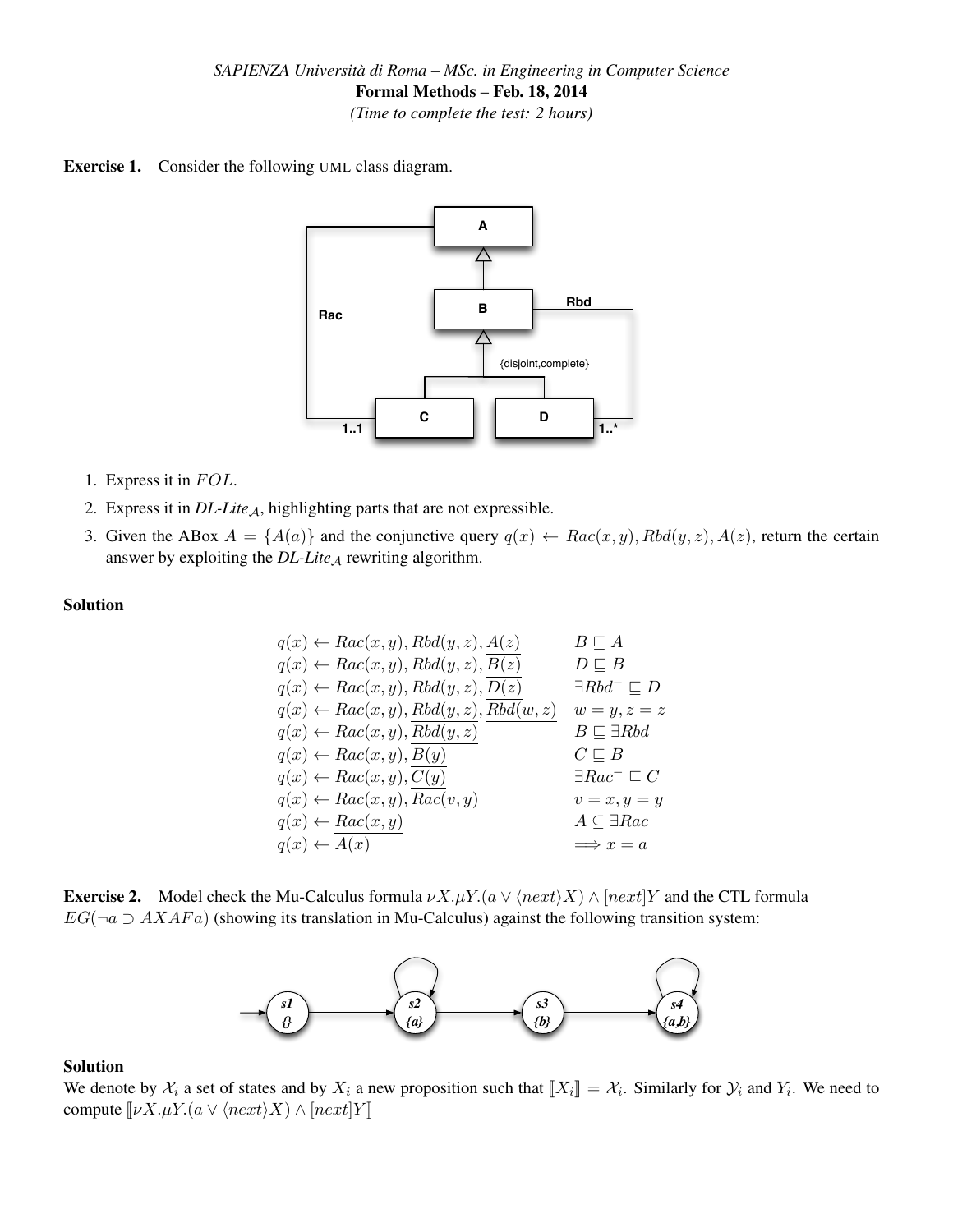$$
\mathcal{X}_0 = \{1, 2, 3, 4\}
$$
  
\n
$$
\mathcal{X}_1 = [\![\mu Y. (a \lor \langle next \rangle X_0) \land [next]Y]\!]
$$
  
\n
$$
\mathcal{Y}_{10} = \emptyset
$$
  
\n
$$
\mathcal{Y}_{11} = [\![a \lor \langle next \rangle X_0) \land [next]Y_0]\!]
$$
  
\n
$$
= \{s1, s2, s3, s4\} \cap PreA(\emptyset) = \emptyset
$$
  
\n
$$
\mathcal{X}_1 = \emptyset
$$
  
\n
$$
\mathcal{X}_2 = [\![\mu Y. (a \lor \langle next \rangle X_1) \land [next]Y]\!]
$$
  
\n
$$
\mathcal{Y}_{20} = \emptyset
$$
  
\n
$$
\mathcal{Y}_{21} = [\![a \lor \langle next \rangle X_1) \land [next]Y_0]\!] = \{s1, s2, s3, s4\} \cap PreA(\emptyset) = \emptyset
$$
  
\n
$$
X_2 = \emptyset
$$

So the TS does not satisfy the formula, since its initial state s1 is not in  $[\![\nu X.\mu Y. (a \lor \langle next \rangle X) \land [next]Y]\!]$ .

Notice that the fact that we are looking for a least fixpoint of a variable  $(Y)$  in a next operator  $[next]Y$  that occurs in AND with a complex expression  $(\mu Y.(a \vee \langle next \rangle X_i) \wedge [next]Y$  trivializes the computation of the fixpoint to the empty set

Checking the CTL formula and translating it into mu-calculus is left as an exercise.

**Exercise 3.** Consider the following predicates  $Employee(x)$  saying that x is an employee,  $Management(x, y)$  saying that x manages y, and  $MSC(x)$  saying that x is a person with master degree. Express in  $FOL$  the following boolean queries (stating which ones are CQs):

- *1. There exists an employee with master degree that manages someone with the master degree.*
- *2. There exists an employee with master degree that manages at least two people with the master degree.*
- *3. There exists an employee that manages someone with the master degree and someone without the master degree.*
- *4. There exists an employee that manages only people with master degree.*
- *5. There exists an employee that manages all the people with master degree.*

### Solution

*1. There exists an employee with master degree that manages someone with the master degree*

$$
\exists x. Employee(x) \land MSc(x) \land Manages(x, y) \land MSc(y) \quad (CQ)
$$

*2. There exists an employee with master degree that manages at least two people with the master degree*

 $\exists x.Employee(x) \land MSc(x) \land Manages(x, y) \land MSc(y) \land Manages(x, z) \land MSc(z) \land y \neq z$ 

*3. There exists an employee that manages someone with the master degree and someone without the master degree*

$$
\exists x. Employee(x) \land Manages(x, y) \land MSC(y) \land Manages(x, z) \land \neg MSc(z)
$$

*4. There exists an employee that manages only people with master degree.*

 $\exists x. Employee(x) \land (\forall y. Management(x, y) \supset \textit{MSC}(y))$ 

*5. There exists an employee that manages all the people with master degree.*

 $\exists x. Employee(x) \land (\forall y. Msc(y) \supset Manaqes(x, y))$